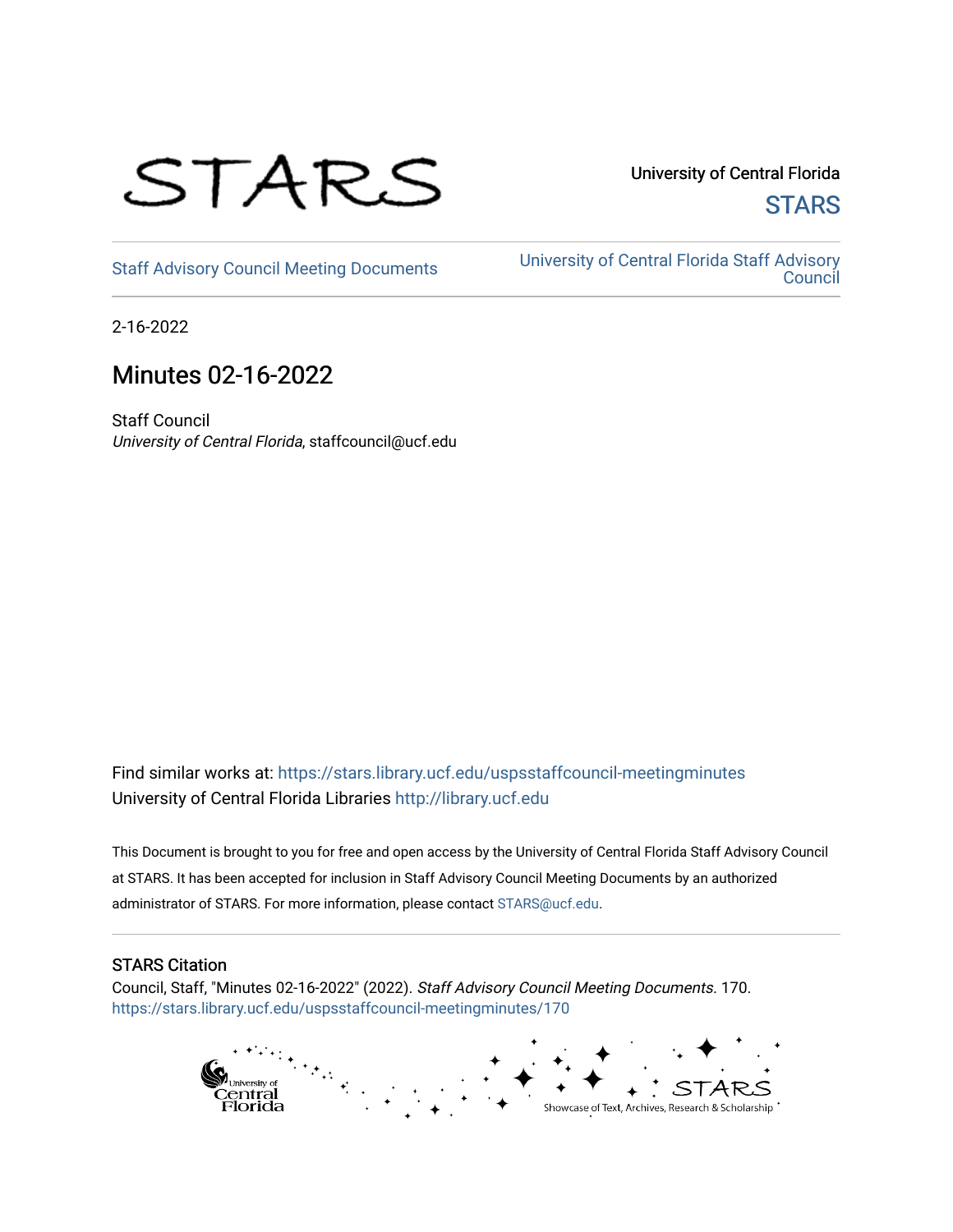### **Staff Advisory Council (SAC) Wednesday, February 16, 2022 Zoom Connect**

**Attending Members:** Jose Arce, Jerry Archambault, Steven Blackburn, Ron Carey, Jordan Castillo, Page Curry, Cissy Glowth, Jeff Golub, Patricia Hall, Ashley Hilyer, Phyllis Kornegay, Jamie LaMoreaux, Kate Mascheri, Karen Maynard, Erika Menna, Joe Mulley, Vicky Ortiz Batson, Kristell Padel, Emilia Paris, Toni Rooney, Janice Sante, Aaron Smart, Mary Lynn Smith, James Smith Jr, Brian Villar

**Excused Absentee Members:** Jean Bagga, Eric Brewington, Damien Chaffin, Marta De Corral, Brendan Galante, Anita Gabbard, Darryl Gordon, Iolanda Guseman, Gwen Hubbs, Shirley Jeffrey, Melinda Kramer, Maria Lopes, Danielle Miller, Carey Ann Morales, Tracey Morrison, Samantha Mundell, Angela Nichols, Stacey Royalty-Rose, Dan Ryley, Shela Siegrist, Justin Strobel, Susan Vernon-Devlin, Doshie Walker, Kathleen Wilson

*Note: Staff Council meets every third Wednesday of the month. Committees meet separately and may pick their own meeting schedule day and times amongst their committee. Anyone is welcome to attend Staff Council meetings, however, only Staff Council members have voting rights. In the event that you are not able to attend a meeting please notify a committee officer immediately. The charter states if you miss four meetings (excused or unexcused) you will be subject to dismissal, at the discretion of the President and Secretary.*

Meeting called to order at 9:30 AM

- *1. Welcome/Updates*
	- o SAC President's Cissy Glowth welcomed the group
- *2. Approval of Minutes*
	- o Motion to accept minutes: Jose Arce
	- o Second to accept minutes: Vicky Ortiz Batson
	- o Motion passed

# **3.** *Treasury Report: Jamie LaMoreaux*

- $\circ$  January 1 31, 2022
	- Business Share Savings Beg Balance \$6,302.43
	- Business Non-Profit Checking \$0.00
	- Dividends \$0.00
	- End Balance Business Share Savings \$6,302.70

#### **4.** *Human Resource Updates*

o No representative from HR due to SET

# **5.** *Roll Call Attendance:*

- o 25 members present
- o 24 members absent excused

#### *6. Committee Updates*

- ❖ Marketing / Sponsorship Committee
	- Kristel Padel/ Eric Brewington
		- Employee of the month updated on FB page from July to October 2021. No announcements for November 2021 – February 2022
		- Working on getting the Twitter account set up and linked to FB page
- ❖ Special Events/Fundraising Committee
	- o Doshie Walker/Erika Menna